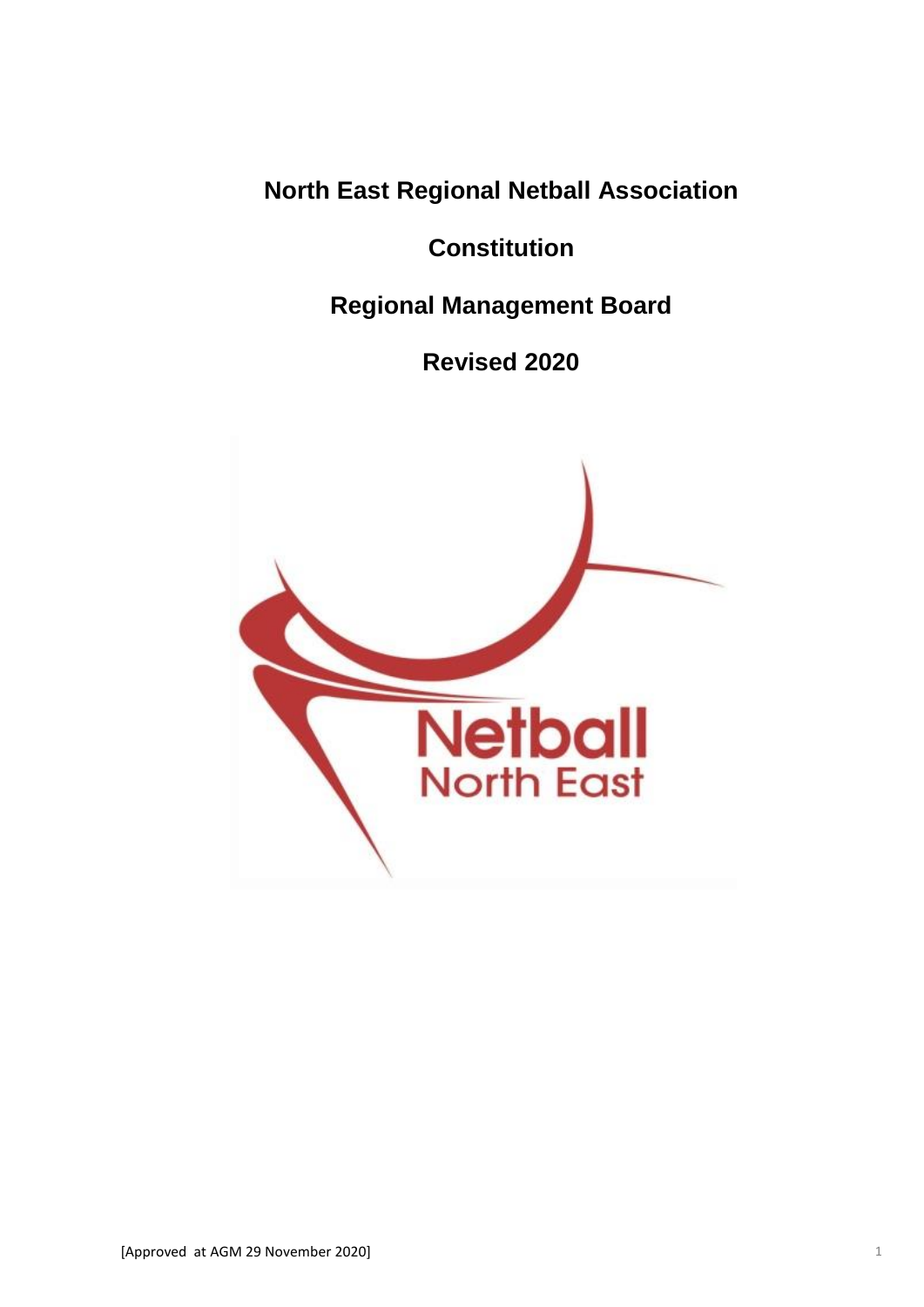# Contents

| 2. |  |
|----|--|
| 3. |  |
| 4. |  |
|    |  |
| 6. |  |
| 7. |  |
| 8. |  |
|    |  |
|    |  |
|    |  |
|    |  |
|    |  |
|    |  |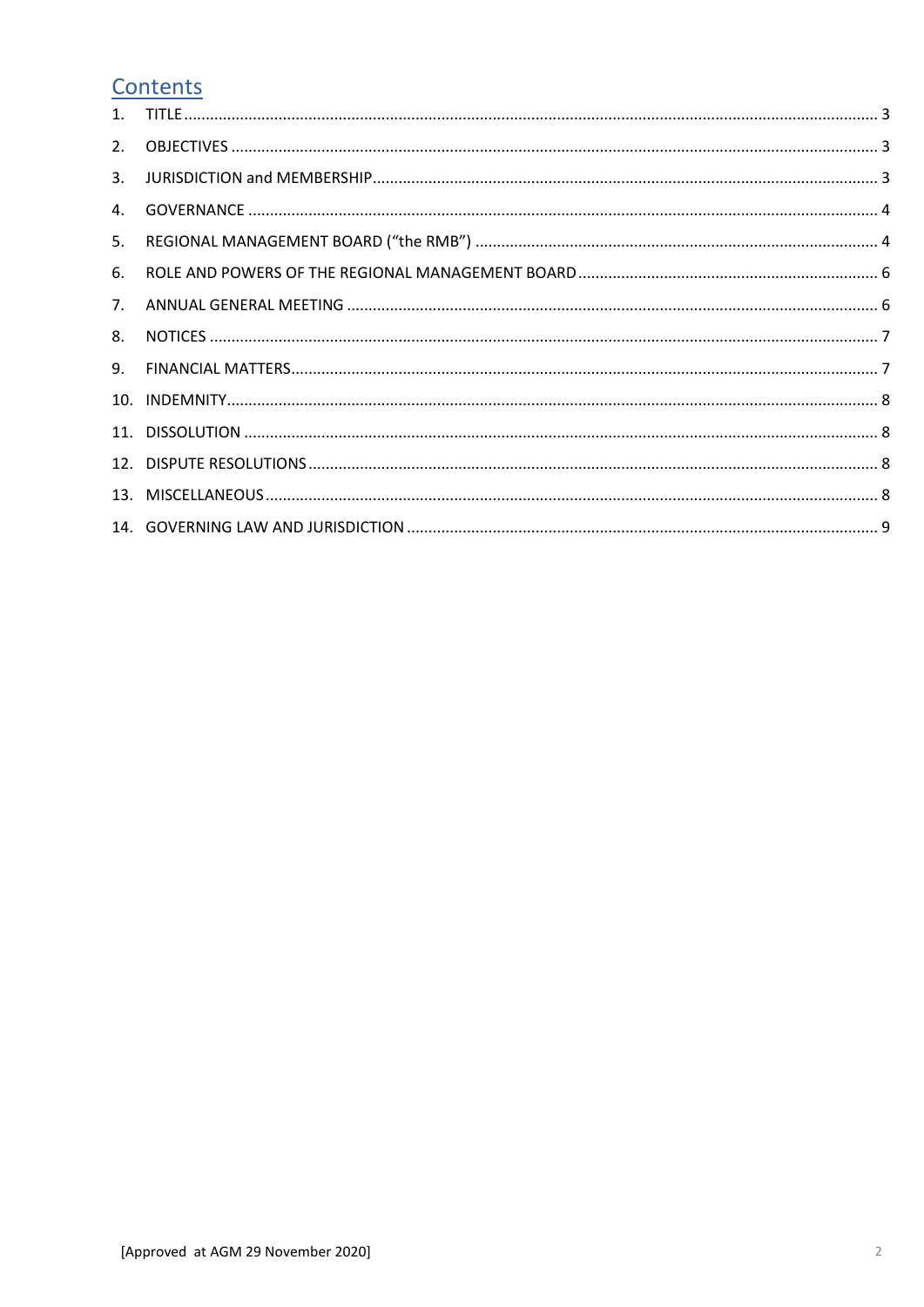## **NORTH EAST NETBALL ASSOCIATION**

# **CONSTITUTION**

## <span id="page-2-0"></span>**1. TITLE**

# *The Association shall be called the North East Region Netball Association (hereinafter called 'Netball North East')*

#### *VISION*

*Your game, your way – England Netball.*

#### *MISSION STATEMENT*

*Netball North East aims to contribute towards England Netball's strategic vision to deliver netball throughout England.* 

*At a local level, Netball North East will promote safe, equal and inclusive opportunities for people to take part in netball at a level appropriate to their needs and aspirations.*

*Netball North East aims to achieve this by taking positive action to develop netball as a sport, by promoting and developing productive partnerships with appropriate sporting and outside agencies and by seeking to ensure that the distribution of all financial aid and is subject to the principle of sports equity.*

## <span id="page-2-1"></span>**2. OBJECTIVES**

Within the geographical location of the region, the objectives of **Netball North East** are to:

- 2.1 Promote the game of netball, encourage and enable the development and growth of the game, acting as an advocate for the sport and the National Governing Body.
- 2.2 To adopt all regulations, policies and procedures formulated by England Netball as applicable to members of England Netball.
- 2.3 To organise and deliver regional programmes of competitions and events, arrange technical courses and assessments and to generally promote the delivery of netball within the region in a safe, equitable and inclusive manner.
- 2.4 Ensure robust governance procedures and high operational standards are in place to position the Regional Management Board as "fit for purpose" in meeting the needs of its membership.
- 2.5 Manage regional resources effectively and efficiently ensuring targeted investment and the sourcing of partnership funding, new income streams as appropriate and if necessary.
- 2.6 Provide leadership, support and guidance to constituent County Netball Associations and members of **Netball North East**.
- <span id="page-2-2"></span>2.7 To promote and uphold the game's core values of teamwork, respect, enjoyment, achievement and fun.

## **3. JURISDICTION and MEMBERSHIP**

- 3.1 **Netball North East** shall comprise of the geographic area of Northumberland -, Tyne and Wear -, North Durham and South Durham & Cleveland County Netball Associations (hereinafter called the "Regional/ County Boundaries".)
- 3.2 Upon payment of the appropriate annual Regional and/or England Netball membership fee, the membership shall consist of:

#### **3.2.1 Voting members:**

- a) Each County Netball Association situated within the Regional Boundaries;
- b) All clubs whose **primary** membership is to a member County Netball Association and the Regional Association.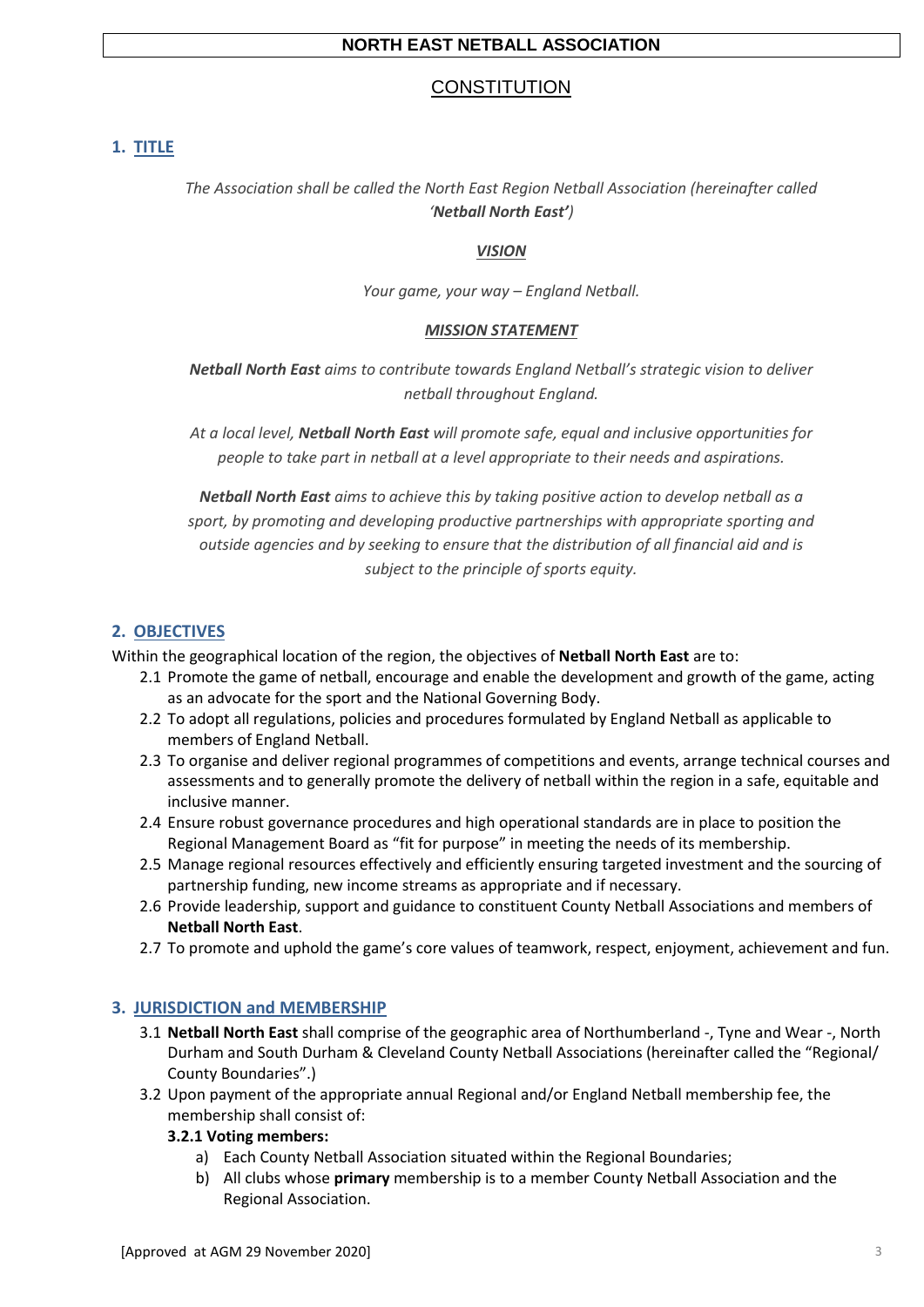#### **3.2.2 Non-voting members:**

- a) All schools within the regional boundaries,
- b) All individuals with a primary membership to the regional association.
- c) Honorary Life Members of the Region;
- d) Universities situated within the regional boundaries;
- e) Colleges situated within the regional boundaries;
- 3.3 All members shall be bound by this constitution and any other rulings made by the Regional Management Board, its Technical Support Groups, England Netball and by the current rules of the game.

## <span id="page-3-0"></span>**4. GOVERNANCE**

- 4.1 **Netball North East** shall be governed by a Regional Management Board (RMB). The role of the Board shall be to further the objectives of **Netball North East** by establishing policies and overseeing implementation and the investment of funds in conjunction with each of the Technical Support Groups as appropriate.
- 4.2 **Netball North East** adopts those rules, regulations, policies, resolutions and rulings of England Netball as applicable to members of England Netball. **Netball North East** will be a member of England Netball, paying membership as and when required.

## <span id="page-3-1"></span>**5. REGIONAL MANAGEMENT BOARD ("the RMB")**

#### *Composition and Structure*

- 5.1 The Regional Management Board (RMB) shall have the power to do all other things necessary to achieve the objects and are responsible for the management of the business of the region.
- 5.2 The RMB is a group of individuals who form a group to collectively govern and deliver the objectives on behalf of the membership. The composition of the RMB shall be:
	- a) Chairperson, who shall also chair the Membership Technical Support Group;
	- b) Vice-Chairperson
	- c) Secretary
	- d) Treasurer
	- e) Safeguarding Officer
	- f) Up to 6 Members appointed by the NE RMB to serve as Chairs of the Technical Support Groups
		- 1) Competition
		- 2) Officiating,
		- 3) Coaching,
		- 4) Performance,
		- 5) Communications & Marketing
		- 6) Finance and Business
- 5.3 The Chairperson, Vice-Chairperson and Treasurer, are **elected** into the position by the Voting Members.
- 5.4 All other positions are **appointed** into position by the RMB.
- 5.5 The RMB will consist of a minimum of **five** (5) members of which the Chairperson and the Treasurer are mandatory positions.
- 5.6 No employee of England Netball may hold any position on the RMB (apart from those employed under zero-hour contracts).
- 5.7 All RMB members will read and sign that they understand the England Netball Code of Conduct and will complete a declaration of interest form.

## *Term of office*

(*Ideally no member will serve no more than a collective total of nine continuous years on the board in one or more positions.)*

- 5.8 The Chairperson, Vice-Chairperson, Treasurer and all other elected members shall serve until the end of the Annual General Meeting immediately following the fourth anniversary of their appointment. At the end of their term of office, any elected member is entitled to stand for re-election to the same position.
- 5.9 All elected persons on the RMB may serve for a term of four years and may offer themselves for reelection at the AGM at the end of that term. Elected persons may serve for a maximum of two (2) consecutive terms of four (4) years.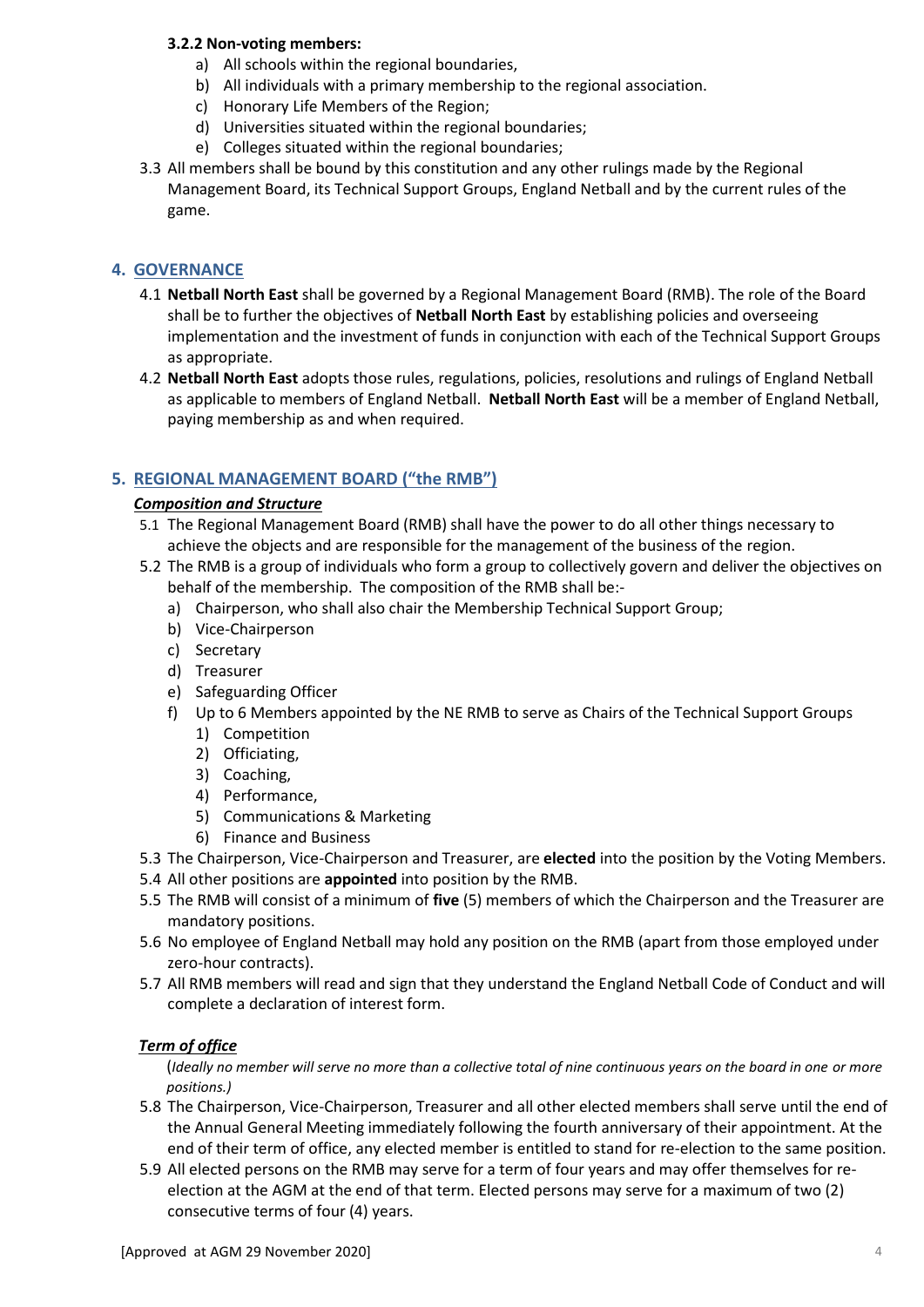5.10 The appointed members shall be appointed by the RMB for a three (3) year term and may serve for a maximum of three (3) consecutive terms of three (3) years.

## *Appointment of members*

- 5.11 The RMB may fill any vacancy that occur during the year. If this involves filling an elected position, then that person must offer themselves for election at the next Annual General Meeting following their initial appointment.
- 5.12 Any person seeking election to the RMB must confirm in writing their willingness to stand for office. All applications must be received 30 days prior to the date of the Annual General Meeting at which the election is due to take place.
- 5.13 All applicants will hold a current membership to England Netball and a primary membership to **Netball North East** at the time of submitting their application.
- 5.14 Voting Members of the region shall consider and vote on applications received against the published role description and role profile via a fair recruitment procedure open to individuals within the region, for up to the specified number of elected persons on the RMB (see clause 5.3).
- 5.15 All appointed positions will be made based on specialist skill set, attributes and knowledge by majority vote of the RMB.
- 5.16 All vacant positions and those up for re-election will be openly advertised, and details sent directly to member clubs and published on the region's website (where one is in place) at least 30 days before the closing date for nominations and applications.

## *Eligibility*

- 5.17 All RMB members must hold a current membership to England Netball and a primary membership to **Netball North East**.
- 5.18 RMB members can not hold any other position on a member County Netball Association Committee or a Regional Technical Support Group.
- 5.19 A maximum of **two** (2) members from the same club can be represented on the RMB; this includes primary and any other membership.
- 5.20 A maximum of **two** (2) members are related or cohabiting.
- 5.21 A position on the RMB will be vacated if the officeholder:
	- a) gives 28 days notice in writing of their resignation from the post;
	- b) is absent for **two** (2) consecutive meetings without justifiable reason as accepted by the RMB;
	- c) no longer holds a current membership to England Netball or **Netball North East**;
	- d) is requested to resign by a majority vote of the RMB. For the avoidance of doubt, 60% of the RMB Members need to agree to the request of the individuals' resignation;
	- e) discloses an unspent conviction or is found to have a conviction for fraud, dishonesty or theft. The RMB reserve the right to make a decision based on the perceived reputational risk to the region and the game;
	- f) has served on the RMB for a maximum of eight (8) years for elected members or nine (9) years for appointed members, in accordance with clause 5.9 or 5.10 above.

#### *Responsibilities*

- 5.22 At RMB meetings, each RMB member present shall have one vote. In the event of a tie of votes, the Chairperson shall cast the decisive vote.
- 5.23 RMB members must act in accordance with the powers set out in this constitution and must exercise independent judgement taking reasonable care, skill and diligence when doing so.
- 5.24 RMB members must
	- a) avoid conflicts of interest,
	- b) not accept benefits from third parties
	- c) declare any actual or perceived interests to the other RMB members as soon as they arise.
	- d) RMB members will be required to complete an annual conflict of interest declaration along with a declaration stating they are a "fit and proper" person to serve on the RMB. The RMB will maintain this information on a register.
- **5.25** The minutes of the RMB will be taken by the Regional Coordinator who shall attend in a non-voting capacity and, for the avoidance of doubt, is not a member of the RMB. **No minutes of meetings or copies of correspondence shall be passed to a third party without the prior permission of the Chairperson of the RMB.**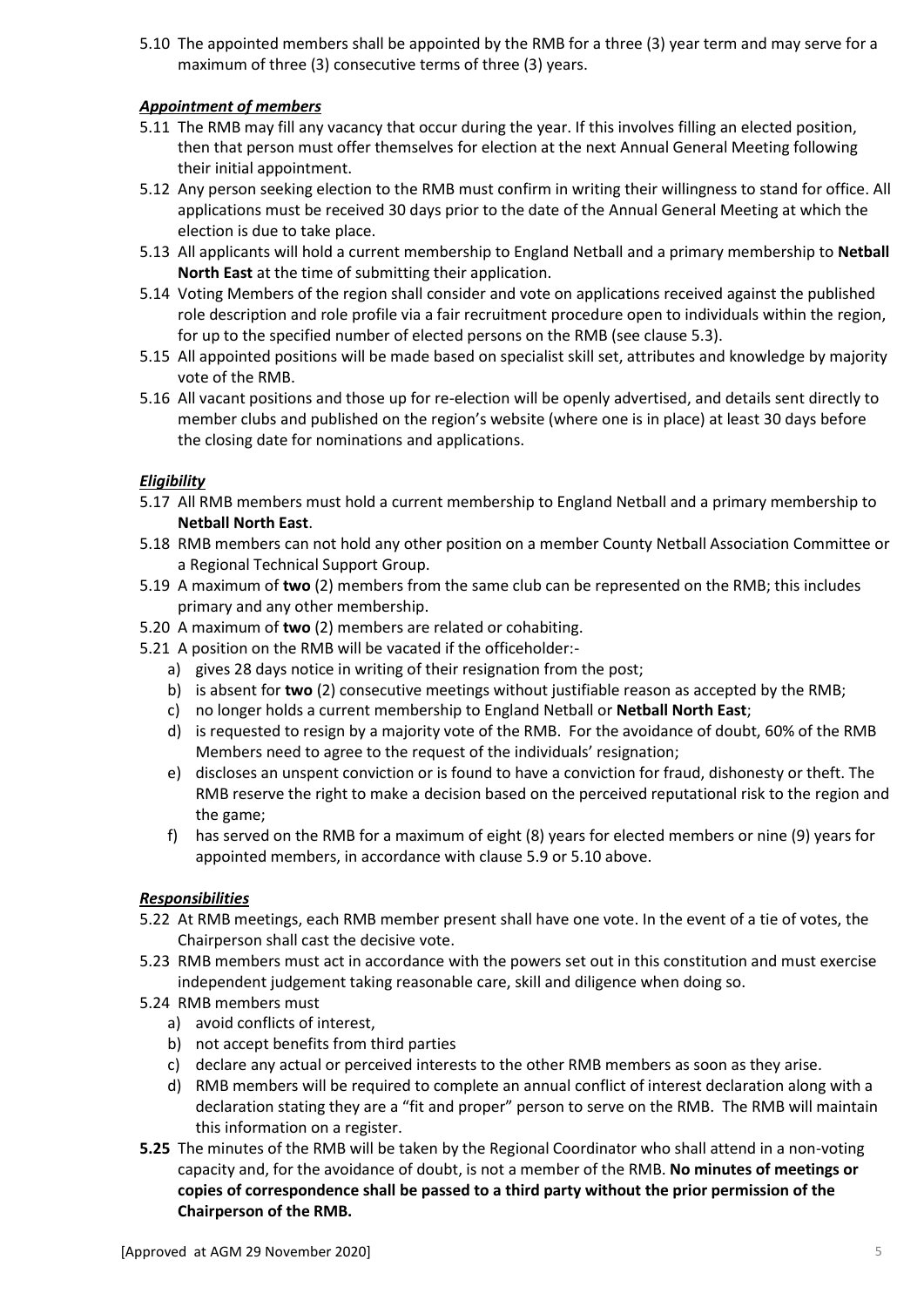- 5.26 The RMB shall meet not less than three (3) times a year on dates determined by the RMB members.
- 5.27 The quorum of the RMB shall be 60% of voting members.
- 5.28 The Chairperson shall chair all meetings of the RMB. In the absence of the Chairperson, the RMB members present at the meeting will appoint one of their peers to be Chairperson of the meeting and may at any time remove her/him from that role.
- 5.29 The RMB, collectively, may invite other people, including representatives of England Netball, to attend and speak at RMB meetings (or a specific part thereof) from time to time and may also invite observers to such meetings for training purposes. Such attendance shall be in a non-voting capacity.
- 5.30 RMB members must not vote or participate in any discussion on any matter in which they have, or it is possible they may have, a conflict of interest or a conflict of loyalty (either direct or indirect personal interest or any loyalty they owe to another person or another body) which may, or may appear to, influence or affect their decision making.
- 5.31 Any RMB member absenting themselves from any discussion and/or voting in accordance with clause 5.27 above will not be counted as part of the quorum in any decision of the RMB on the matter under consideration.

## <span id="page-5-0"></span>**6. ROLE AND POWERS OF THE REGIONAL MANAGEMENT BOARD**

- 6.1 The RMB may establish such Technical Support Groups as it may deem necessary and shall determine their membership and Terms of Reference.
- 6.2 The RMB may co-opt members on to the Technical Support Groups as it deems necessary.
- 6.3 The RMB shall establish Working Groups (WGs) to assist and advise the RMB, on such terms of reference and with such powers as the RMB thinks fit, from time to time. The RMB shall determine their membership and Terms of Reference and designate the Chairperson of the WG.
- 6.4 The RMB has the following authority, powers and principle roles
	- a) may, at the request of England Netball, nominate appropriate person(s) to serve on any national standing, working or technical committee established by England Netball as the representative of the region.
	- b) raise funds by a levy on members as it sees fit, but the amount of such levy shall be subject to the agreement of the membership in General Meeting. The levy will be collected either by
	- c) the County Netball Associations on behalf of the region if a club pays its membership fees through that association;
	- d) or by England Netball for those member clubs who pay its membership fees directly through England Netball.
	- e) raise funds from other means including but not exclusively, grants and sponsorship.
	- f) may agree a budget in line with the RMB aims, objectives and Regional Plan and spend funds as detailed in the annual budget.
	- g) establish policy and oversee its implementation in a safe, equitable and inclusive manner;
	- h) be responsible for the management of the affairs and for the success of the region;
	- i) make, vary and revoke regulations, procedures, codes of behaviour, terms of reference, standing orders and bye-laws for the better administration of the region;
	- j) adopt those rules, regulations, policies and resolutions of England Netball as applicable to members of England Netball
	- k) take any decisions or actions to achieve the objects set out in Clause 2, apart from the business that is identified explicitly as transactions reserved for the AGM set out in Clause 7.6 below.

## <span id="page-5-1"></span>**7. ANNUAL GENERAL MEETING**

- 7.1 The Annual General Meeting shall be held before the end of November each year.
- 7.2 All Voting Members who are planning to attend the AGM and intend on voting, will need to pre-register in order for their membership to be verified. The RMB reserves the right to remove any voting member's right to vote when considering their eligibility as per the conditions set.
- 7.3 All nominations and proposals must be received by the Board at least 30 days prior to the date of the Annual General Meeting.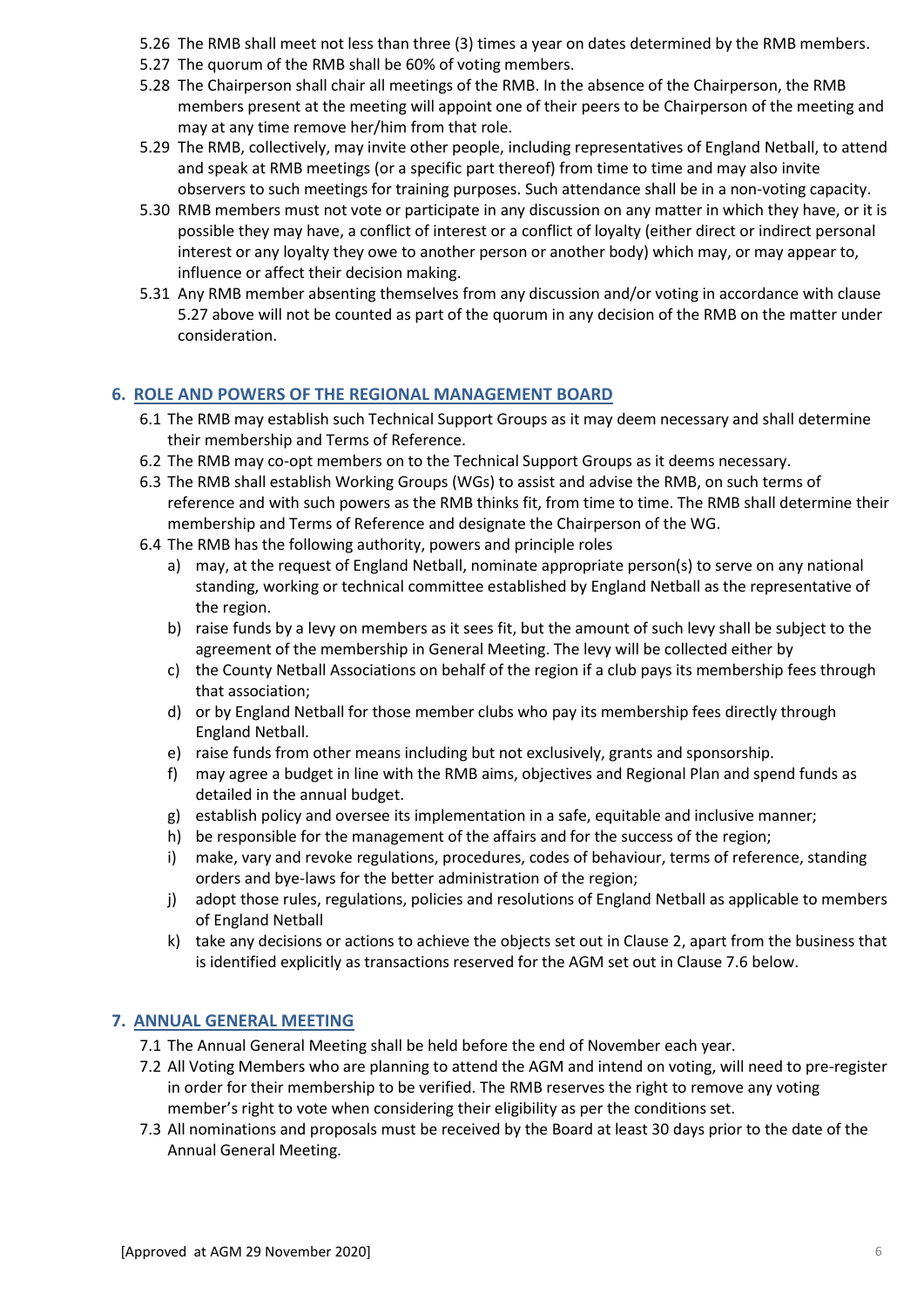- 7.4 Formal Notice of the Annual General Meeting together with a copy of the Agenda, together with all proposals and details of nominations for office, shall be circulated not less than 21 days prior to the date of such a meeting, to each member of the RMB and the RMB's Voting Members.
- 7.5 At all Annual General Meetings, if the Chairperson is not present, then the Chair of the meeting shall be a current RMB member, elected from those present at the meeting.
- 7.6 Business to be transacted at the Annual General Meeting shall be
	- a) To **approve the minutes** of the previous year's AGM,
	- b) To receive **Annual Reports,**
	- c) To adopt an independently reviewed **Statement of Accounts,**
	- d) To appoint an **auditor,**
	- e) To **elect members** of the RMB as appropriate,
	- f) To **consider any proposed resolution** submitted in writing 30 days before the date of the General Meeting, which has been proposed and seconded by two different members of Netball North East entitled to vote at Annual General Meetings,
	- g) To consider any **proposed amendments to this constitution** put forward by the RMB or any Voting Member of the region.
	- h) To **agree on the membership fees** for each membership category.
- 7.7 No representative of a Voting Member attending shall be permitted to more than one vote unless they receive a proxy vote for another member. Only one proxy vote per voting member in attendance allowed.
- 7.8 All members are entitled to attend and speak at the AGM; only Voting Members are entitled to vote on resolutions at the AGM.
- 7.9 Present members of the RMB are entitled to attend and speak, but may not vote unless they are a county, club or school representative as defined in the preceding sentences.
- 7.10 The RMB has the right to invite any individual to attend and speak but not vote at the AGM.
- 7.11 The Chairperson shall convene an Extraordinary General Meeting at any time
	- a) By order of the RMB or
	- b) By written request of any two County Netball Associations as defined in clause 3.2.1 above, stating the purpose for which a meeting is required and set out any resolution which it is desired to propose, and such a meeting shall be convened within 30 days from receiving the request.
	- c) A quorum at the Annual General Meeting shall be five (5) voting members.
- 7.12 At the Annual General Meetings all resolutions shall be passed by simple majority of those present and entitled to vote. In the event of a tie of votes cast**,** the Chairperson of the meeting shall have a second and/or casting vote in addition to that conferred in Clause 7.7 above.
- 7.13 The minutes of the Annual General Meeting will be taken by the Regional Coordinator**.** In the absence of the Regional Coordinator the Chairperson will appoint a member of the committee to cover this role.

## <span id="page-6-0"></span>**8. NOTICES**

- 8.1 Any notice, document or information to be given, sent supplied or delivered to or by any person or member shall be in writing to that person's/member's last known postal address or electronically by email to that person's/member's last known email address. Unless the contrary is proved, a notice, document or information shall be deemed to be given, sent, supplied or delivered at the expiration of 48 hours after: (i) the envelope containing it was posted by first class mail or (ii) the electronic communication was sent.
- 8.2 The accidental omission to give notice of a meeting to, or the non-receipt of notice of a meeting by, any person/member entitled to receive such notice shall not invalidate any resolution passed or the proceedings at that meeting.

#### <span id="page-6-1"></span>**9. FINANCIAL MATTERS**

- 9.1 The financial year shall end on  $31<sup>st</sup>$  August.
- 9.2 The accounts will be annually reviewed by an independent, competent person whose report will be made available to the voting members at the AGM.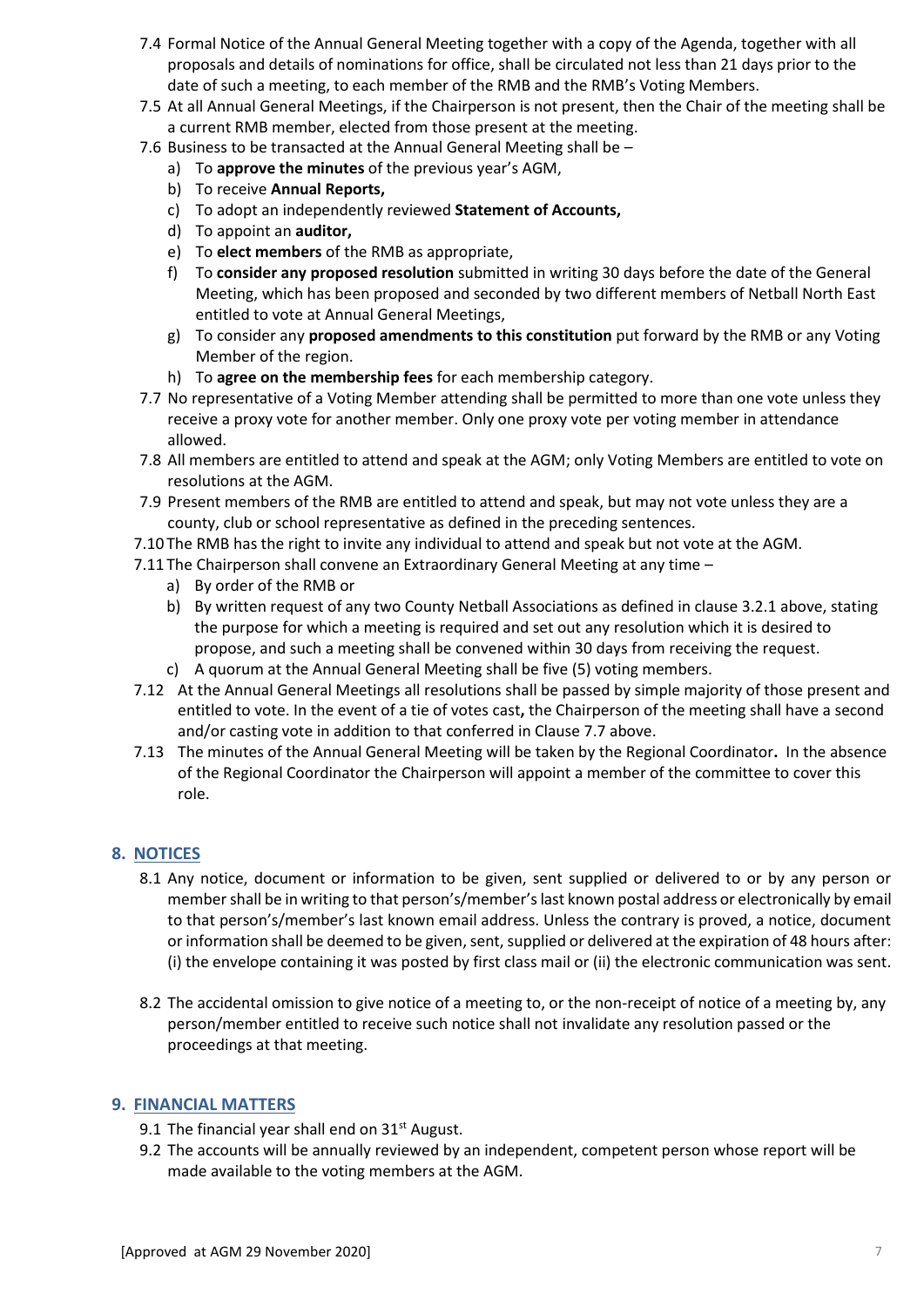- 9.3 **Netball North East** is a **'not for profit'** organisation; all funds generated will be paid towards the furtherance of its objectives. All funds or other property of **Netball North East** shall not be paid to or distributed among members of the RMB, with the exception of the dissolution clause below. Payments to individuals, other than petty cash expenses, shall be sanctioned by the RMB and subject to the appropriate employment/contractual legislation.
- 9.4 The accounting records shall be kept at such place as is determined by the RMB and must be retained for a minimum period of six (6) years as required by HMRC.
- 9.5 The RMB shall determine and be responsible for all financial procedures and regulations, including the Expenses Regulations and Reserves Policy.
- 9.6 A minimum of two (2) approvals will be required on all electronic payments associated with the RMB. The Treasurer will create the payment and approval will be done by another RMB member as appointed by RMB.

## <span id="page-7-0"></span>**10. INDEMNITY**

- 10.1 Every member of the RMB, TSG's and WG's shall be indemnified by the region to the full extent of the region's resources, and it shall be the duty of the region, wherever funds permit to pay all costs, losses and expenses which any such person may properly incur or for which they may become liable by reason of contract entered into or act or things done by them in good faith in the discharge of their duties.
- 10.2 The indemnity in clause 10.1 above only applies if the person acted honestly and in good faith and in the best interests of the region. Also, in the case of criminal proceedings, the person must have had no reasonable cause to believe that her/his conduct was unlawful.

#### <span id="page-7-1"></span>**11. DISSOLUTION**

- 11.1 In the event of dissolution, any assets remaining after satisfaction of all debts and liabilities shall be dealt with in a manner to be determined by resolution of a General Meeting so as to promote the objects of the region or of some organisation with kindred aims, which further and develop amateur sport. In the event of there being a deficit, the General Meeting shall decide how this should be met.RMB members must not receive any gain as a result of the dissolution.
- 11.2 In the event of the dissolution where there are not sufficient funds remaining to satisfy all the debts and liabilities, the individual members of the RMB are responsible for absolving those debts and liabilities. These debts and liabilities may be divided equally between the RMB members at the time of dissolution but remain joint and severable.

#### <span id="page-7-2"></span>**12. DISPUTE RESOLUTIONS**

12.1 If a dispute should arise, every attempt should be made to resolve this issue at a local level. When both parties (the RMB & the complainant) are unable to resolve between themselves then the dispute shall be referred to Sports Resolutions (UK) (a trading name of the Sports Dispute Resolution Panel Ltd – Company No. 03351039) for final and binding arbitration in accordance with the Arbitration Act 1996 and Sports Resolutions (UK)'s Arbitration Rules, which Rules are deemed to be incorporated by this clause.

#### <span id="page-7-3"></span>**13. MISCELLANEOUS**

- 13.1 Complaints will be referred to the most local level. The RMB shall appoint a Disciplinary Secretary who is not a member of the RMB to administer complaints received under England Netball's Disciplinary Regulations.
- 13.2 All members of the region shall ensure that the region complies with all relevant and applicable laws and regulations in England.